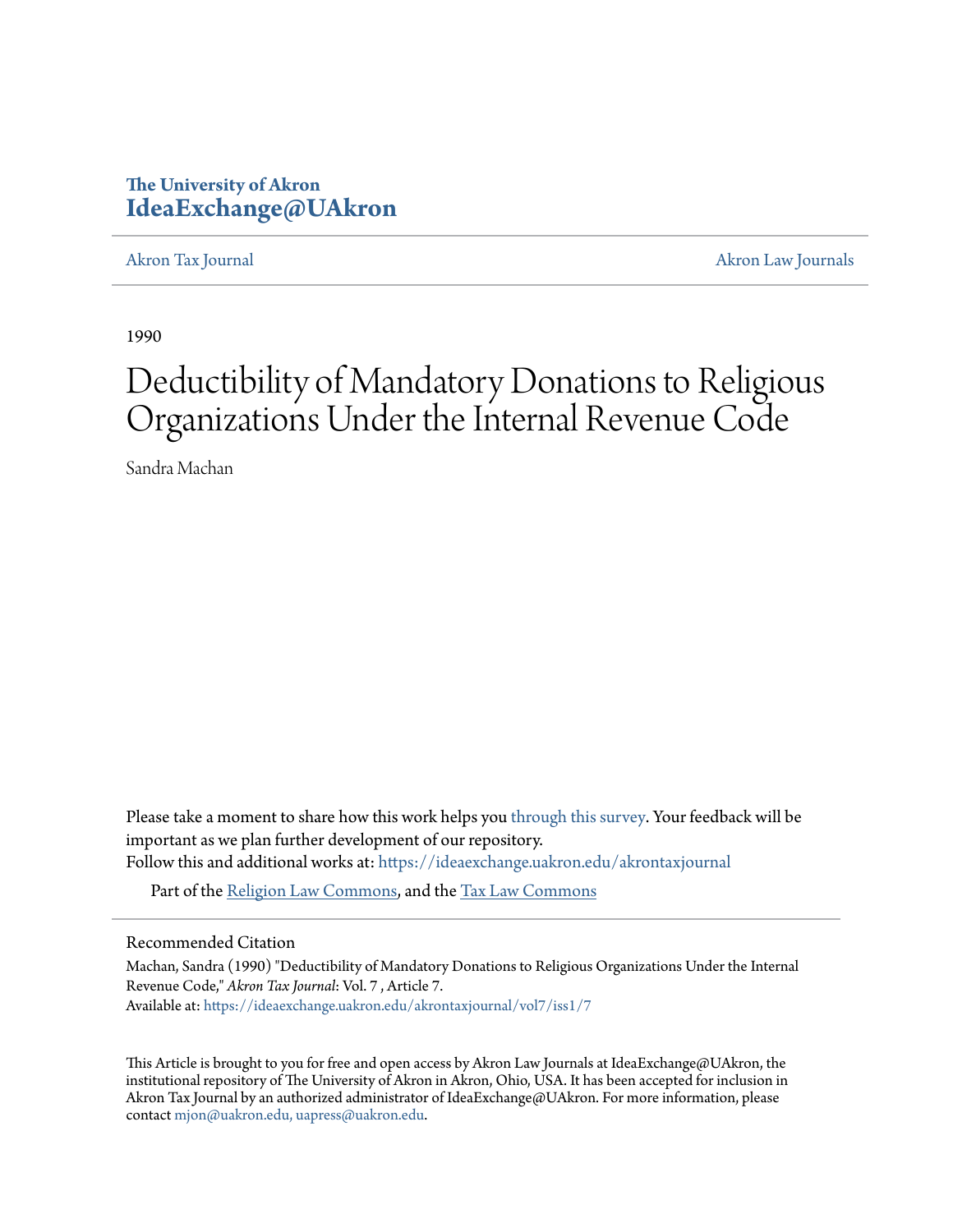# **DEDUCTIBILITY OF MANDATORY DONATIONS TO RELIGIOUS ORGANIZATIONS UNDER THE INTERNAL REVENUE CODE**

### **I.** INTRODUCTION

Church of Scientology members discovered their "inner selves" through "auditing"<sup>1</sup> and studied Church doctrines and tenets during "training" sessions.<sup>2</sup> To participate in the auditing and training sessions, members paid mandatory or fixed fees to the Church.<sup>3</sup>

In a recent United States Supreme Court Case, the Court considered whether the mandatory donations made to the Church of Scientology constituted a charitable deduction.' The Court determined that the members made the mandatory donations with the expectation of a commensurate return benefit (i.e., a quid pro quo) and disallowed the charitable contribution deductions.5

Although the Court's decision to disallow the deductions affected thousands of Church members, the Court's decision reaffirmed longstanding precedent in the charitable contribution deduction area.

## II. STATUTORY ANALYSIS OF CHARITABLE CONTRIBUTIONS UNDER THE INTERNAL REVENUE CODE SECTION 170

#### *A. Contribution or Gift under Section 170*

Section 170 of the Internal Revenue Code (Code) permits a taxpayer to deduct the amount of a charitable contribution from adjusted gross income.<sup>6</sup> The Code defines a charitable contribution as "any gift or contribution" to certain eligible entities, including entities organized and operated exclusively for religious purposes. 7

<sup>7</sup> I.R.C. Section 170 (1987):

<sup>&</sup>lt;sup>1</sup> Auditing is also known as "processing," "counseling," and "pastoral counseling." Hernandez v. Commissioner, 109 S.Ct. 2136, 2141 (1989).

*<sup>2</sup>Id.; See* Staples v. Commissioner, 821 F.2d 1324, 1325 (8th Cir. 1987). The church offers group training and education through basic introductory courses in the doctrines of Scientology, auditor training courses, and general educational courses.

**<sup>3</sup>** *Id.; See* Graham v. Commissioner, 822 F.2d 844,846-47 (9th Cir. 1987). Stating that Doctrine of ExCchange requires parishioners of Church of Scientology to make mandatory payments to church in return for religious services. The Doctrine of Exchange provides the foundation for the structure of fixed donations. *Id.* 4 *Id.* at 2143.

*Id.* at 2145-46.

*<sup>6</sup>See* I.R.C. Section 170(a)(1) (1987) (stating that individuals may deduct charitable contributions); I.R.C. Section 170(c)(2)(B) (1987) (providing that charitable contributions are gifts to or contributions for use by charitable organizations).

<sup>(</sup>c) Charitable contribution defined. For purposes of this section, the term "charitable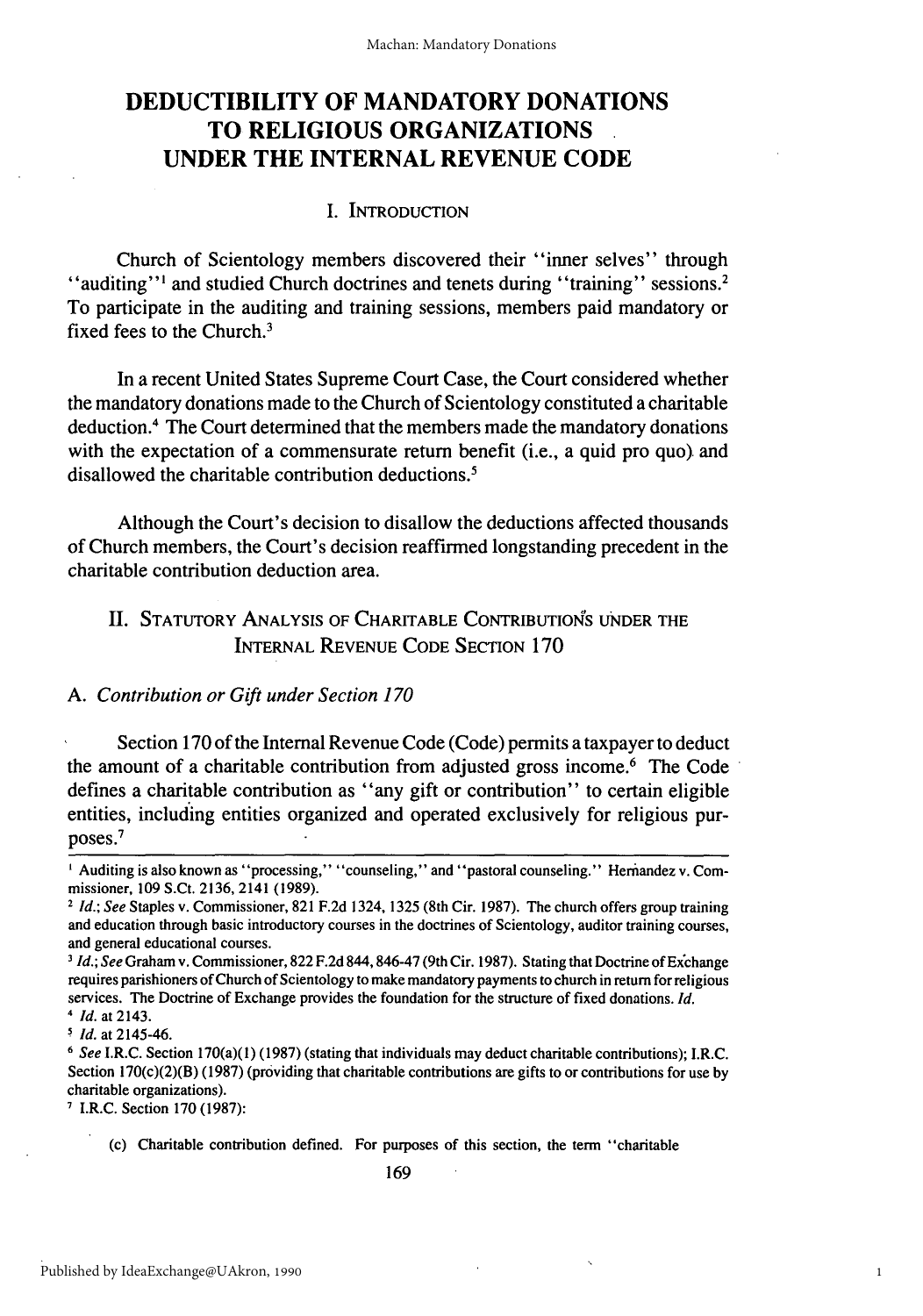#### AKRON **TAX JOURNAL [Vol. 7**

Congress created the contribution deduction to stimulate individuals contributions to charitable organizations.' Congress wanted to reduce the government's financial burden of supporting charitable organizations **by** increasing donated funds from private individuals.<sup>9</sup>

In addition to reducing governmental funding, Congress expected that the contributions would enhance the charitable organization's ability to support educational, cultural, and religious activities for the public.'<sup>0</sup>

Although Congress stated the aforementioned policy reasons for enacting section 170, Congress has provided little guidance for regulation of the charitable contribution deduction or the definition of what constitutes a "gift or contribution."<sup>11</sup>

Accordingly, courts have applied a variety of tests for determining what comprises a contribution or gift for purposes of section **170.**

*B. Directness of the Benefit Analysis*

1. Subjective Intention Test: "Detached and Disinterested" Gift

In *Duberstein,* the Supreme Court established a subjective test which considers the donor's intent at the time of the gift.<sup>12</sup> Under the subjective test, a gift must "proceed from a detached and disinterested generosity: out of affection, respect, admiration, charity or like impulses," not from a legal or moral duty or anticipation of a return of economic benefit.<sup>13</sup>

2. Objective Test: *Quid Pro Quo*

Some courts have rejected the subjective test and have adopted an objective

contribution" means a contribution or gift to or for the use of...

<sup>(2)</sup> A corporation, trust or community chest, fund, or foundation...

<sup>(</sup>B) organized and operated exclusively for religious, charitable, scientific, literary, or educational purposes or to foster national or international amateur sports competition (but only if no part of its activities involve the provision of athletic facilities or equipment), or for the prevention of cruelty to children or animals;

**<sup>8</sup>**See H.R. Rep. No. 1860, 75th Cong., 3d Sess. **19** (1938) (stating that Congress enacted charitable contribution deduction to encourage taxpayers to make charitable contributions).

**<sup>9</sup>** *Id.* **By** enacting the charitable contribution deduction under section **170,** Congress desired to increase private sector support and thus relieve the government of the burden of supporting charities.

**<sup>10</sup>** *Id.* (stating that Congress enacted charitable contribution deduction to assist charities in providing public benefit).

**I** Miller v. I.R.S., **829** F.2d 500, 502 (4th Cir. **1987)** (stating that despite the importance to the Code of the abstract phrase 'contribution or gift," neither Congress nor the courts have [sic] offered any very satisfactory definition).

**<sup>12</sup>** Commissioner v. Duberstein, **363** U.S. 278, 285-86 (1960).

*<sup>13</sup>Id.* at 285.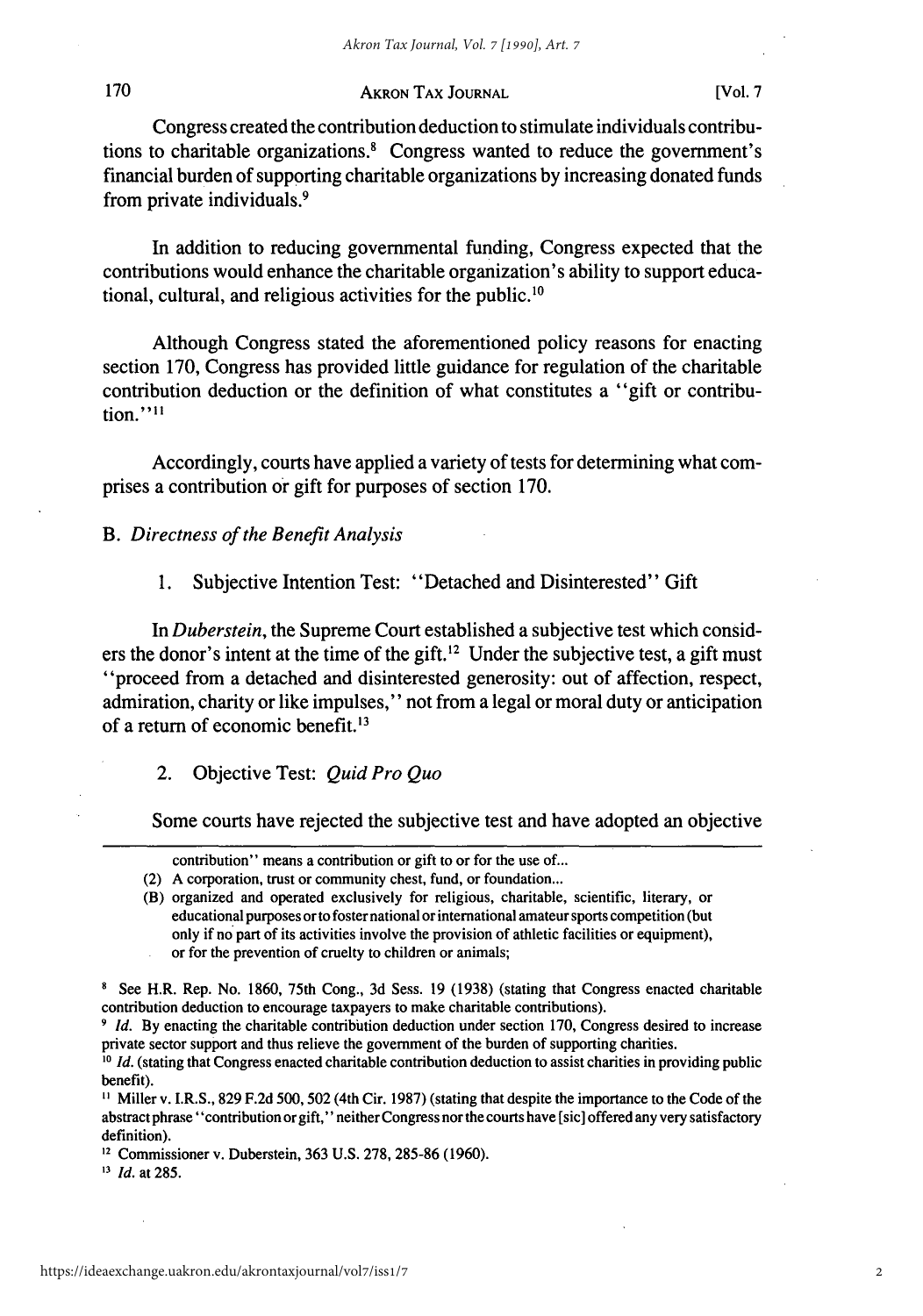#### **1990]**

#### MANDATORY **DONATIONS**

test which considers whether the taxpayer actually received a return benefit (i.e., quid pro quo) for the gift.<sup>14</sup> In *Oppewal v. Comm*, the Court determined that the proper test for determining whether a gift constituted a contribution was whether the payment was substantially offset by the services rendered to the taxpayer.<sup>15</sup>

3. American Bar Market Test

In *U.S. v. American Bar Endowment*,<sup>16</sup> the United States Supreme Court adopted a fair market value test which utilized both objective and subjective criteria. The Court determined that a contribution is deductible if the taxpayer transfers money or property to a charitable organization without receiving adequate consideration in return for the contribution.<sup>17</sup>

Recognizing that a payment may possess the dual characteristics of a contribution and a purchase, the court determined the payment would be deductible to the extent that the payment exceeded the fair market value of the benefit received.'<sup>8</sup>

4. Direct Benefit v. Indirect Benefit

Regardless of characterization, the various approaches are analogous. Each method assesses whether the taxpayer received a direct benefit, rather than an indirect benefit, in return for a donation.

The Internal Revenue Service distinguishes direct and indirect benefits based on who receives the benefit of the donation. 19 Direct benefits enhance the donor in some immediate way.20 Indirect benefits enhance the recipient organization; society receives the primary benefit from the donation.<sup>21</sup>

For example, assume a taxpayer makes a contribution to a tax-exempt museum and he receives no individual profit for making the contribution. However, the taxpayer derives an inner satisfaction from the gifting and shares in the enhancement of the museum, along with the rest of the community. The Internal Revenue Service construes these benefits as indirect rather than direct because inner satisfaction and

**'7** *Hernandez,* 109 S.Ct. at 2138-39.

**<sup>14</sup>**See Oppewal v. Commissioner, 468 F.2d 1000, 1002 **(1st** Cir. 1972) (subjective test rejected in favor of fundamental objective test).

<sup>&</sup>lt;sup>15</sup> *Id.* First Circuit specifically rejected the application of subjective standards to determine whether parents could deduct the amount of payments to a Christian educational society. The court disallowed the deduction based on the objective criterion that the payment was substantially offset by the cost of services rendered to the taxpayer.

**<sup>16</sup>**477 U.S. 105 (1986).

**<sup>18</sup>** *Id.* (stating that the insurance policy that the taxpayer received in return for his payment to an endowment fund had a value equal in amount to the fair market value of a comparable insurance policy).

*<sup>19</sup>See* Rev. Rul. 71-580, 1971-2 C.B. 235, 236 (recognizing that religious observances benefit general public). Congress found that certain charitable activities benefit society and thus are desirable.

*<sup>0</sup> See Miller,* 829 F.2d at 502-03. **<sup>21</sup>***Id.* at 504-05.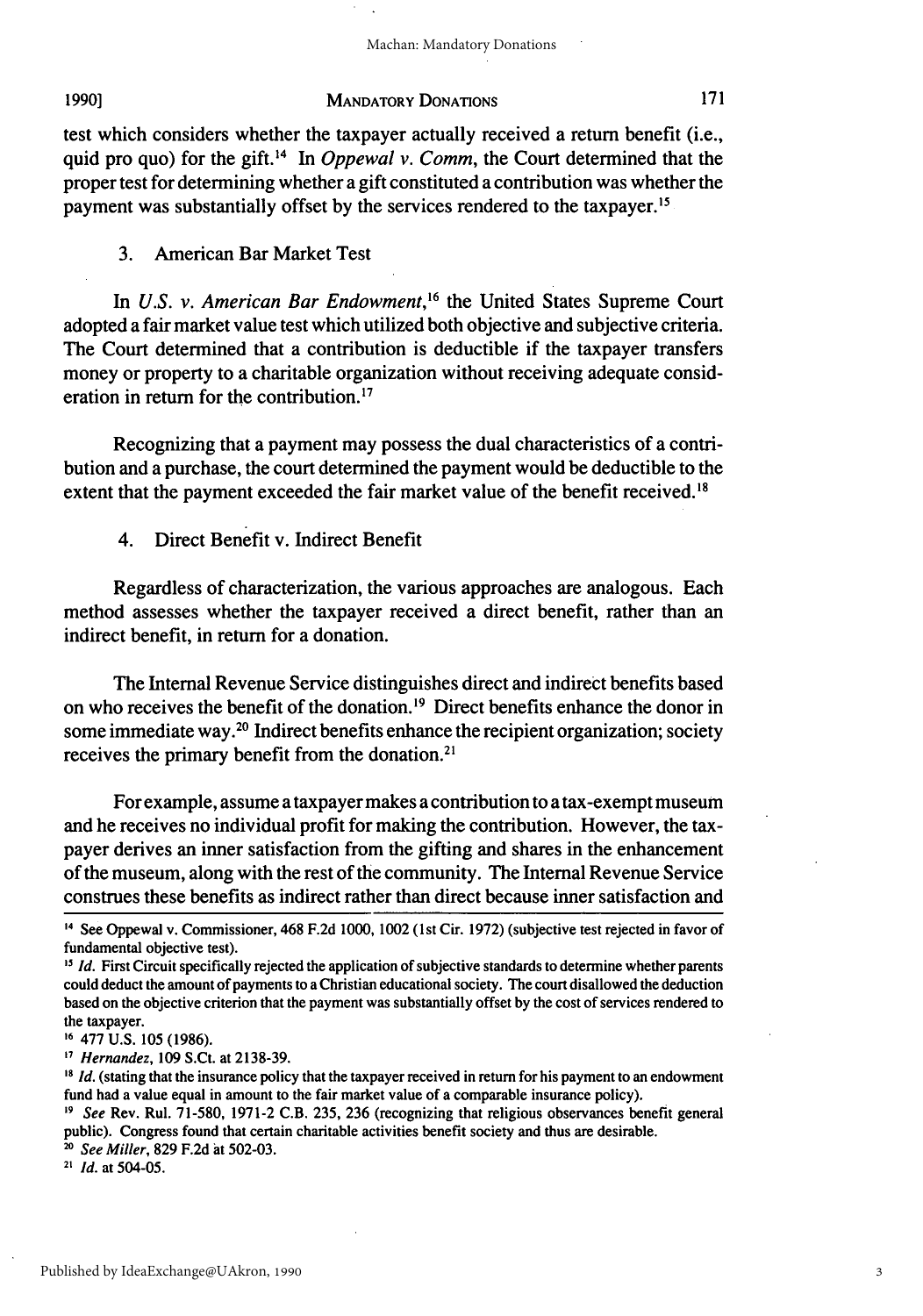#### 172

#### **AKRON TAX JOURNAL** [Vol. **7**

4

shared communal benefits do not outweigh the greater benefit the recipient organization or society receives.<sup>22</sup>

However, should the taxpayer receive a gratuitous membership privilege in return for the donation, $2<sup>3</sup>$  the court may interpret this as a nondeductible, direct benefit contribution. Utilizing the market value test, the court may construe a gratuitous membership privilege as a partial deduction if the fair market value of the donation exceeds the value of the membership privilege. To take a partial deduction, the taxpayer receiving the "nominal" direct benefit must prove:

- (1) an intent to make a gift,<sup>24</sup> and
- (2) the donation exceeded the value of the benefit received.<sup>25</sup>

III. CHURCH OF SCIENTOLOGY

Scientology was founded in the 1950's **by** L. Ron Hubbard. 26 The Church of Scientology promulgates its religion through a "mother church" in California and numerous worldwide Branch "franchises or missions."<sup>27</sup>

"Scientologists believe that an immortal spiritual being exists in every person."<sup>28</sup> An individual becomes aware of this spiritual dimension through a process called "auditing."<sup>29</sup> A trained Scientologist (i.e., "auditor"),<sup>30</sup> with the aid of an electronic device (i.e., E-meter), $31$  measures the participant's skin responses during a question and answer session. The participant (i.e., "preclear") gains spiritual awareness by progressing through consecutive levels of auditing. <sup>32</sup>

In addition to auditing sessions, the Church provides "training" sessions for its members.33 Participants of the training sessions study the tenets of Scientology and seek to procure the necessary qualifications to become an auditor.<sup>34</sup> Scientologists learn that spiritual gains result from participation in the auditing and training sessions.<sup>35</sup>

 $^{25}$  *Id.* 

**29** *Id.* (noting that "auditing" involves a one-to-one encounter between a participant and a Church official). **30** *Id.*

**31** *Id.* The E-meter is an electronic device invented by L. Ron Hubbard and used to identify areas of spiritual difficulty by measuring an individual's response during auditing sessions.

- **<sup>32</sup>***Id.*
- **33** *Id.*
- *4 Id.* **35** *Id.*

**<sup>22</sup>** *See* Rev. Rul. 68-432, 1968-2 C.B. 104.

<sup>&</sup>lt;sup>23</sup> *Id.* at 104-05 (discussing availability of charitable deductions for donations to museums).

**<sup>2</sup>**U.S. v. American Bar Endowment, 477 U.S. at 117. (noting that courts have questioned the relevancy of the donor's subjective intent or motive when attempting to define "contribution or gift").

*<sup>26</sup> Hernandez,* 109 S.Ct. at 2141.

**<sup>27</sup>** *Id.*

**<sup>28</sup>** *Id.*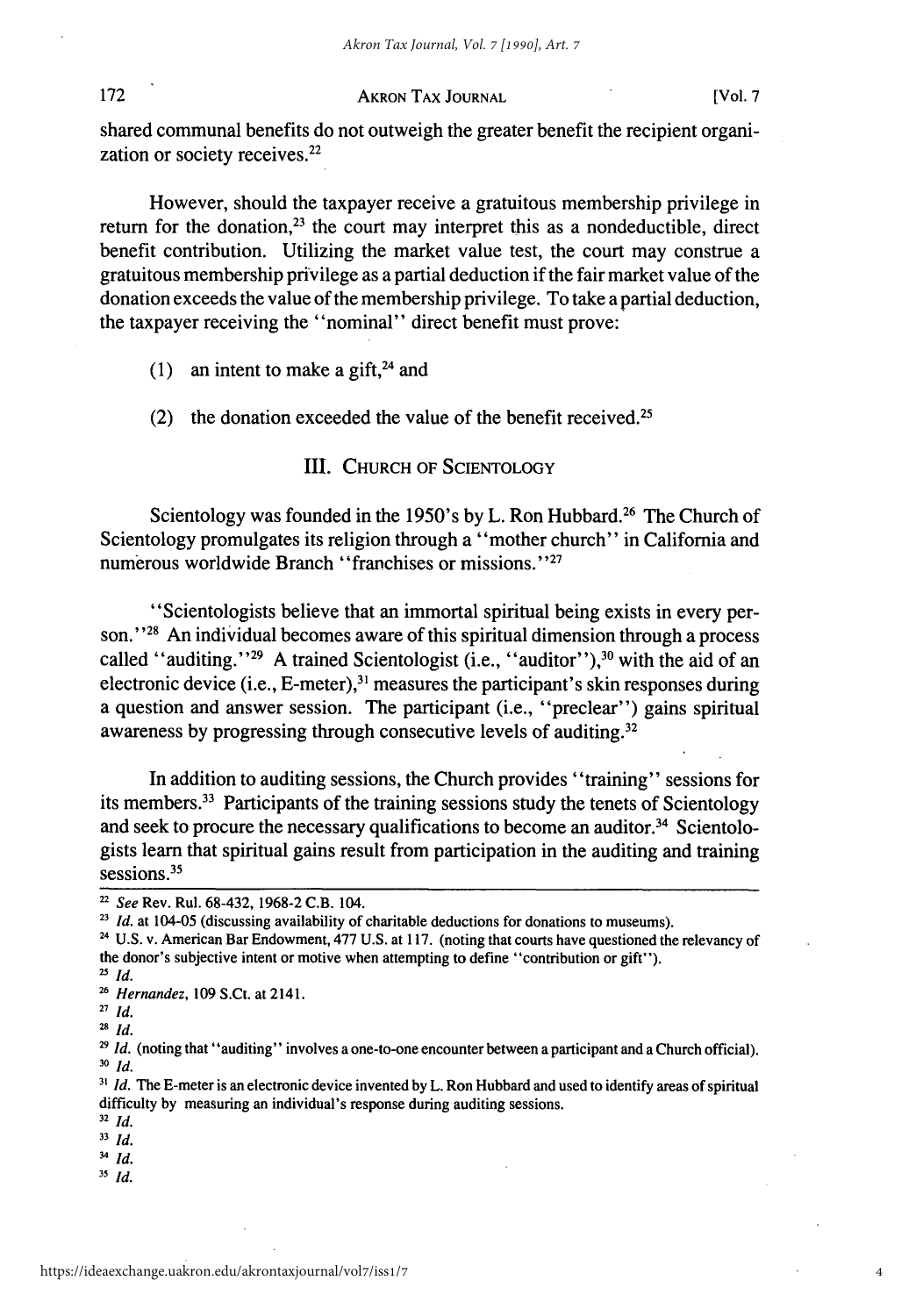#### **1990]**

#### MANDATORY DONATIONS

To participate in these sessions, the individual pays a "fixed donation" to the Church.36 The charges are summarized in schedules and prices vary with the session's length and level of sophistication.<sup>37</sup> The Church of Scientology bases the fixed charge system on a central tenet of Scientology known as the "doctrine of exchange."<sup>38</sup> Under the "doctrine of exchange," individuals must pay something back each time they receive something.<sup>39</sup> Individuals who avail themselves of this doctrine avoid spiritual decline because they maintain "inflow" and "outflow."<sup>40</sup>

The Church is primarily sustained by proceeds generated from the auditing and training sessions.41 The Church rewards advance payment for these sessions with a 5% discount and refunds unused portions of prepaid fees, less an administrative charge.<sup>42</sup>

# IV. DEDUCTIBILITY OF MANDATORY DONATIONS MADE TO THE CHURCH OF SCIENTOLOGY

Section 170 of the Internal Revenue Code does not differentiate between religious and nonreligious organizations.43 Traditionally, courts have determined whether a donation to a religious organization constitutes a contribution or gift by applying the directness of the benefit test. Revenue Ruling 70-47 sets forth specific situations where a taxpayer may take a charitable deduction for a contribution to a religious organization.<sup>44</sup> Delineated in Revenue Ruling 70-47 are payments for pew rents, periodic church dues, and building fund assessments.<sup>45</sup>

In *Staples v. Comissioner*,<sup>46</sup> the court allowed a charitable deduction to a church because the taxpayer's receipt of an indirect benefit was shared by all members of the congregation. The court suggested that the actual use of the donation was incidental because the benefit from the donation was distributed to the entire church community.47

Apart from the directness of the benefit issue, courts must face the delicate task

**41** *Id.*

**42** *ld.*

**45** *Id.*

**47** *Id.*

**<sup>36</sup>** *Id.*

*<sup>37</sup> Id.*

<sup>&</sup>lt;sup>38</sup> *Id.* (noting that the Church charges a "fixed donation" for participants to gain access to auditing and training sessions). The charges are set forth in schedules and prices vary with session length. For instance, in 1972, the general rates for auditing ranged from \$625 for a twelve and a half hour auditing intensive to  $$4,250$  for a one hundred hour auditing intensive.*Id.* 

*<sup>39</sup> Id.*

**<sup>40</sup>** *Id.*

*<sup>3</sup> See* I.R.C. Section 170 (West Supp. 1988) (providing qualifications for tax-exempt status).

<sup>4</sup> Rev. Rul. 70-47, 1970-1 C.B. 49.

**<sup>-</sup>** 821 F.2d 1324, 1325 (1987).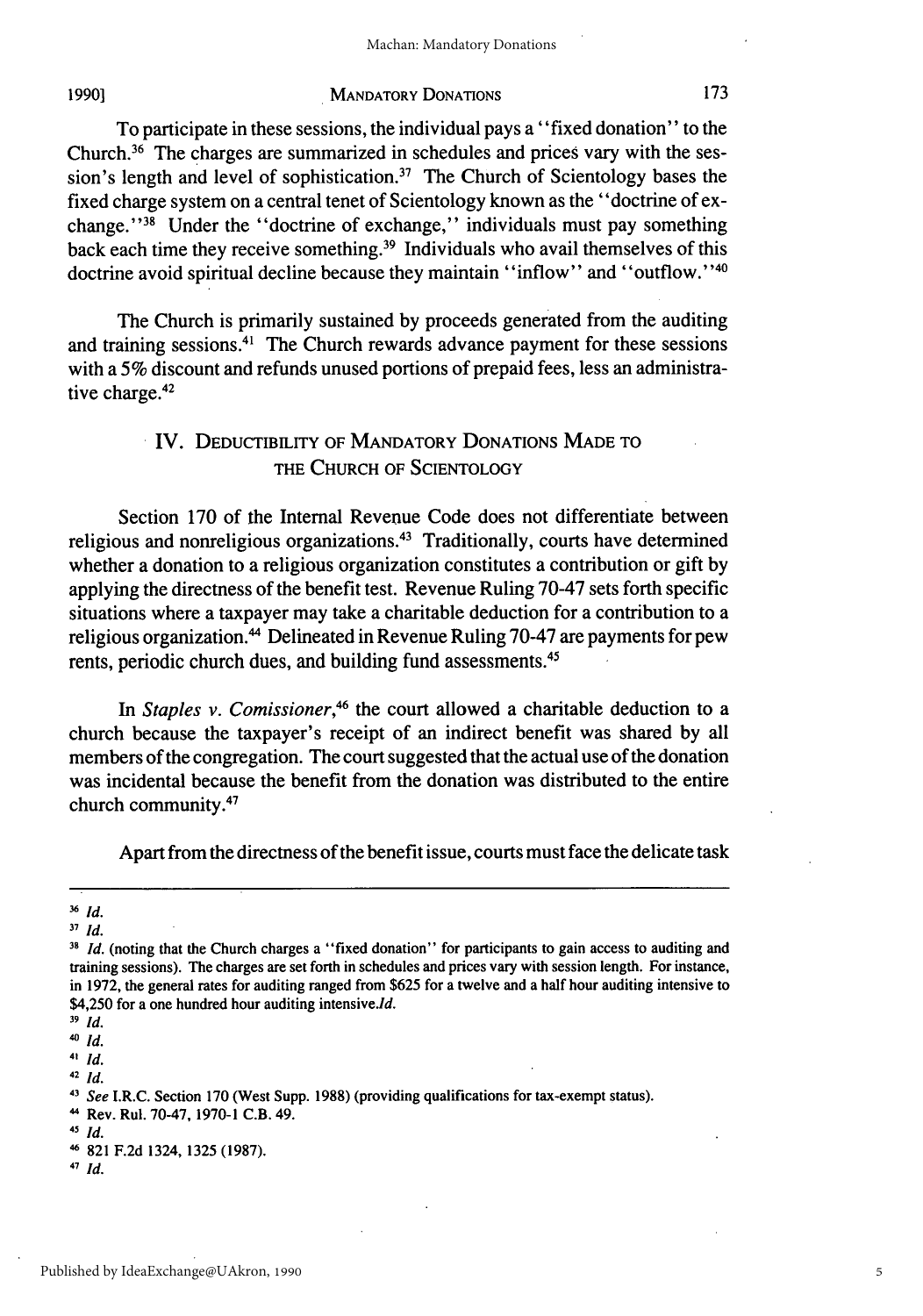#### AKRON TAX JOURNAL

of protecting First Amendment rights without favoring one religion over another. <sup>48</sup> Under the Establishment Clause,<sup>49</sup> the government may not advance a religion to the detriment of others or inhibit a religion to the benefit of others.<sup>50</sup> Under the Free Exercise Clause, the government may not prevent followers of a religion from engaging in conduct which their faith mandates or pressure them to commit acts forbidden by their religion. $51$ 

The First Amendment does not require the government to provide charitable deductions52 nor does it prevent the government from limiting the amount of the deduction once the deduction is established. Instead, the First Amendment provides a framework which the courts must be aware of when determining the "contribution or gift" limitation to religious organizations.

#### *A. USSC Adoption of Structural Analysis Test*

Members of the Church of Scientology challenged the Tax Court's holding that fixed donations were not deductible as charitable contributions in all Federal Courts of Appeals except the Federal Circuit.<sup>53</sup>

The First, Fourth, Ninth, and Tenth Circuit Courts held that mandatory donations paid to the Church for auditing and training sessions were not deductible.<sup>54</sup>

The Second, Sixth, and Eighth Circuit Appellate Courts held that mandatory donations paid to the Church for auditing and training sessions were deductible. <sup>55</sup>

The United States Supreme Court granted certiorari to resolve the Circuit conflict over the validity of charitable deductions for auditing and training payments.<sup>56</sup>

The Court addressed three main issues in *Hernandez v. Comm.:*

1. Whether taxpayers may deduct, as charitable contributions, payments made to the Church of Scientology for auditing and training sessions

174

**<sup>48</sup>** The First Amendment provides that "Congress shall make no law respecting an establishment of religion, or prohibiting the free exercise thereof." U.S. CoNsT. Amend 1. The first amendment does not require the government to provide tax deductions for gifts to religious organizations. *See* Regan v. Taxation with Representation, 461 U.S. 540, 546 (1983).

*<sup>49</sup> Hernandez,* 109 S.Ct. at 2140-42.

*<sup>50</sup> Id.*

*<sup>51</sup> Id.*

**<sup>52</sup>** *Regan,* 461 U.S. 540, 549.

*<sup>13</sup> Hernandez,* 109 S.Ct. at 2137.

*<sup>&</sup>quot;4 Id. 55 Id.*

**<sup>56</sup>** *Id.*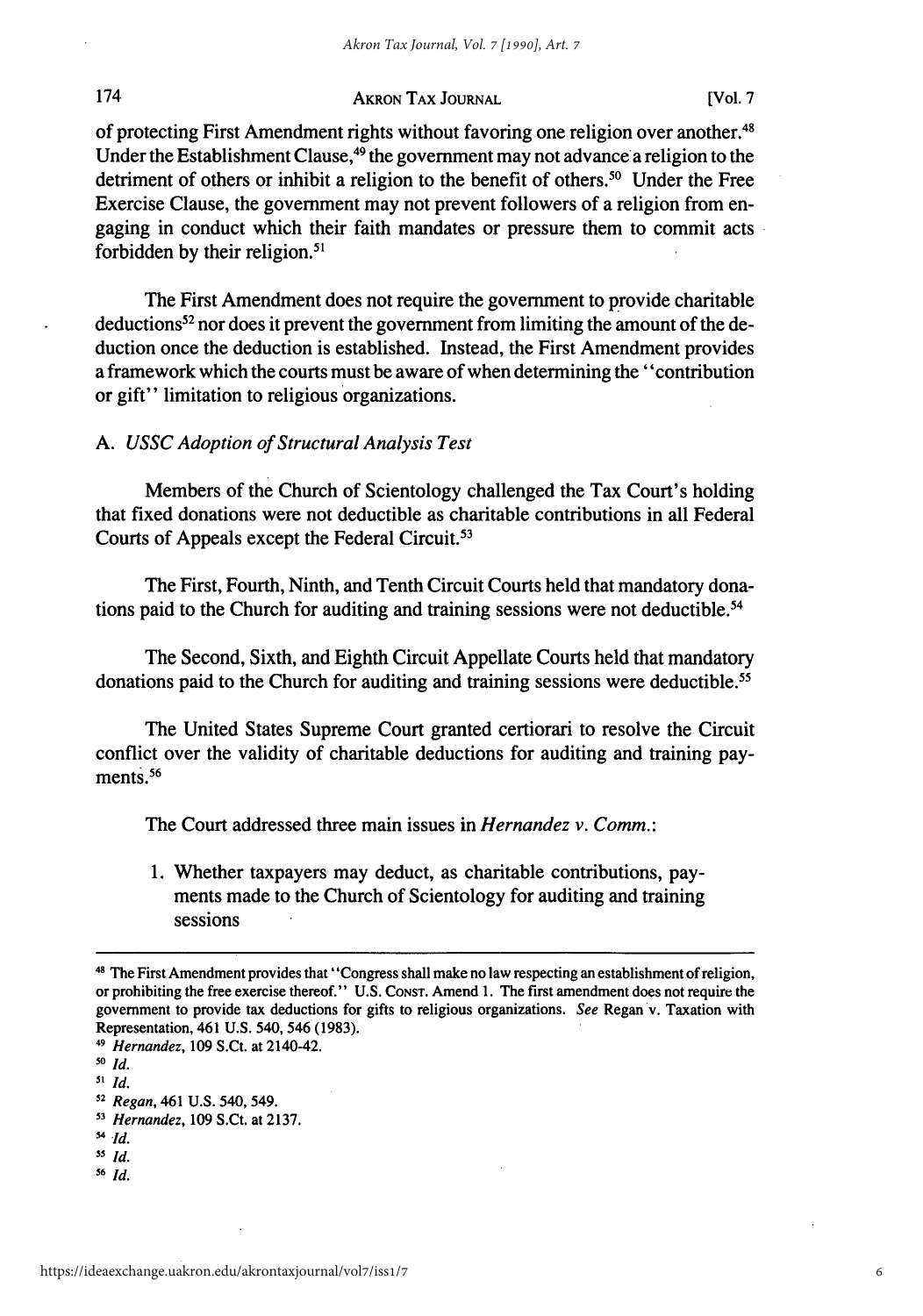#### MANDATORY DONATIONS

- 2. Whether denial of a Scientology taxpayer's deduction violates the Establishment Clause of the First Amendment
- 3. Whether the denial of a Scientology taxpayer's deduction violates the Free Exercise Clause of the First Amendment.<sup>57</sup>

In analyzing the Scientologist's donations, the Court considered whether the payments were part of a quid pro quo transaction.<sup>58</sup> The court based its adoption of the quid pro quo test on the legislative history of section 170, the Internal Revenue Service's customary practice, and the United States Supreme Court's decision in *U.S. v. American Bar Endowment.*

The Court noted that the legislative history of the "contribution or gift" limitation revealed that Congress intended to differentiate between unrequited payments to qualified recipients and payments made to such recipients in return for goods or services.<sup>59</sup> Only unrequited payments to qualified recipients were deductible.<sup>60</sup>

In ascertaining whether the Scientologists' payments were made with the expectation of a quid pro quo, the Court concentrated on the Internal Revenue Service's customary examination of the external features of the transaction.<sup>61</sup> The Court adopted this structural approach to examine the external features of the transaction because it alleviates the need to conduct imprecise inquiries into the intent of individual taxpayers. <sup>62</sup>

The Court's decision to adopt a structural approach confirms its prior decision in *U.S. v. American Bar Endowment.63* The Court stressed that the "sine quo non of a charitable contribution is a transfer of money or property without adequate consideration. "64 The Court agreed with the conclusions of the Fourth and Ninth Circuits; the structure of the transaction determined whether a quid pro quo was created.<sup>65</sup>

The Court elucidated several reasons why the Scientologists' mandatory payments resulted in a quid pro quo:

1. The Church established fixed price schedules for auditing and training sessions in each branch church;<sup>66</sup>

**57 Id.** *1s Id.* at 2138. **59** *Id. 60 Id.* **<sup>61</sup>***Id.* **<sup>62</sup>***Id.* **<sup>63</sup>***Id.*

**65** *Id.*

<sup>64</sup> *Id.* at **2138-39.**

**<sup>6</sup>***Id.* at **2139.**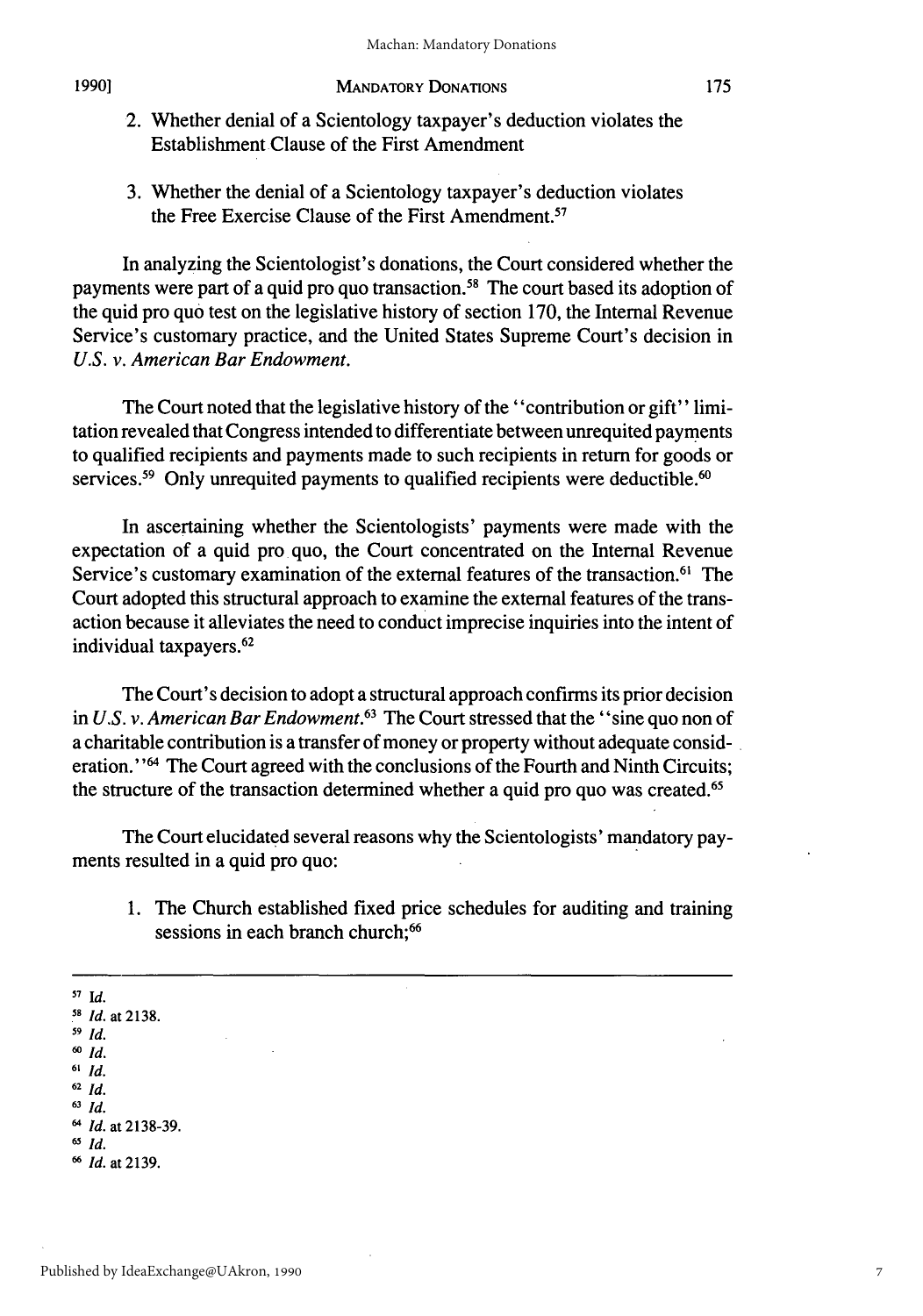- 2. The Church elevated particular prices for auditing and training sessions because of particular length and levels of sophistication; <sup>67</sup>
- 3. The Church returned a refund if auditing and training services went unperformed;<sup>68</sup> and
- 4. The Church categorically barred provision of auditing and training services for free.<sup>69</sup>

The Court stated that these external factors revealed the inherently reciprocal nature of the exchange.70

Scientologists admitted that under a section 170 structural analysis the Court may conclude that a quid pro quo exchange existed. However, the Scientologists claimed that a quid pro quo analysis was inappropriate under section 170 when the taxpayer received a purely religious benefit; section 170 should automatically allow deductions for the right to participate in a religious service.<sup>71</sup>

The Court rejected the Scientologists statutory argument for several reasons.

- 1. The language of section 170 does not support the statutory argument.<sup>72</sup> Congress specified that a payment to a religious organization is deductible only if the payment is a "contribution or gift." Congress chose not to provide for automatic deduction of a payment made to a church that either generates religious benefits or guarantees access to a religious service. Neither the House and Senate Reports on section 170 or other legislative history on section 170 indicates that Congress' failure to enact an automatic deduction was an oversight;
- 2. The Scientologists' deductibility proposal would expand charitable contribution deductions far beyond what Congress provided.73 An expansion of the charitable contribution deduction could jeopardize previously settled conclusions of the court. Following the Scientologists' reasoning, ceremonies such as the Bar Mitzvah, tuition payments to parochial schools, and payments for medical care at church-affiliated hospitals

**73** *Id.*

**<sup>67</sup>***Id.*

<sup>&</sup>lt;sup>68</sup> Id. (noting that the Church distributed "account cards" on which persons who had paid money to the Church monitor prepaid services they had not yet claimed).

**<sup>69</sup>** *Id.* (noting that Church tenet #9 states price cuts are forbidden under any guise). "9. Only fully contracted staff is awarded free service, and this is done by invoice and legal note which becomes due and payable if the contract is broken."

**<sup>70</sup>** *Id.*

**<sup>71</sup>** *Id.*

**<sup>72</sup>***Id.*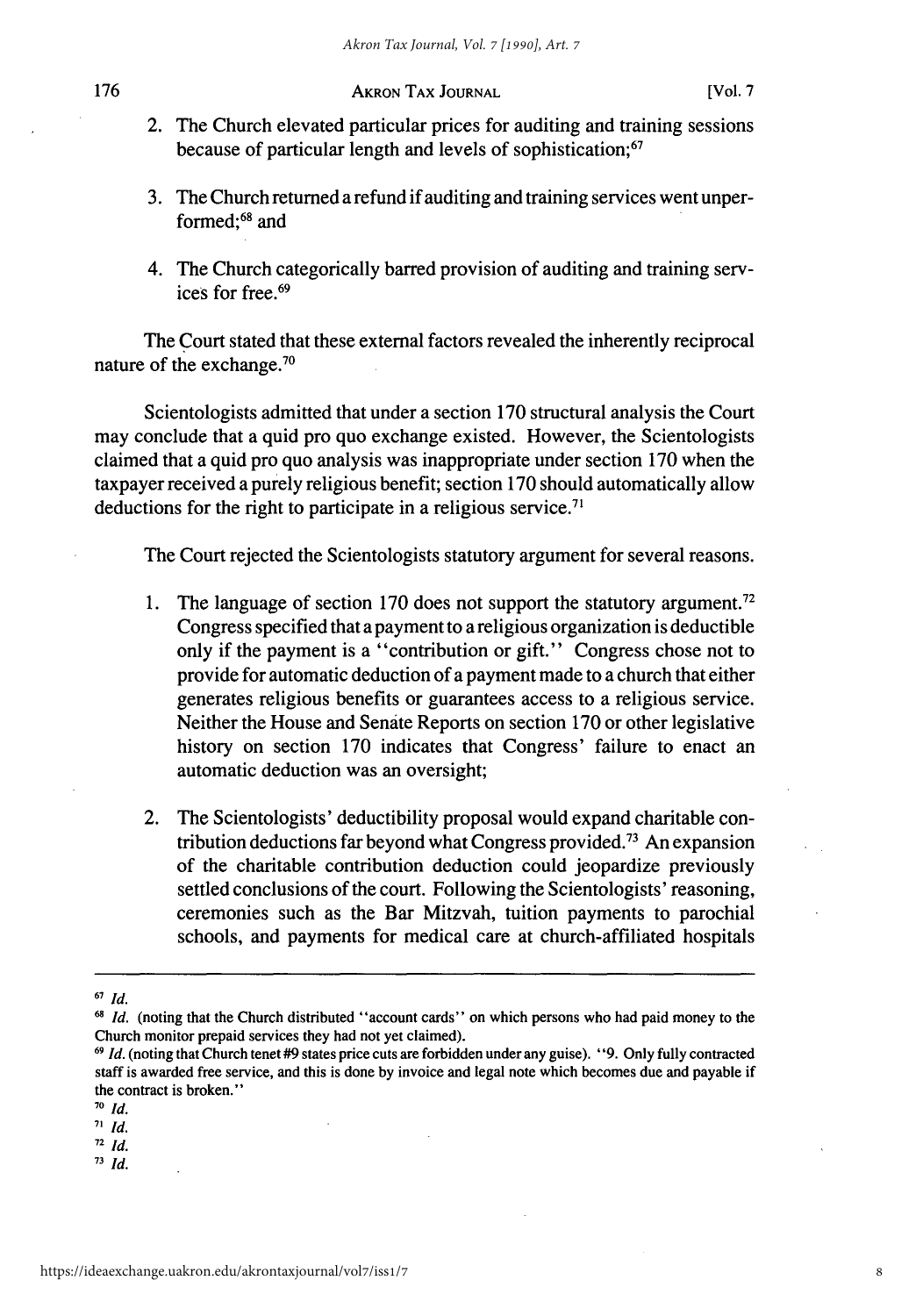#### **1990]**

#### MANDATORY DONATIONS

would become analogous to the auditing and training session payments; taxpayers could automatically deduct such payments because the payments might generate a "religious benefit" or secure access to a religious service; and

3. The Scientologists' deductibility proposal might raise problems of excessive entanglement between church and state.<sup>74</sup> If the Court adopted the Scientologists' proposal of automatically allowing a deduction for payments made in connection with a religious service, the lower courts and the Internal Revenue Service would be required to differentiate "religious" services from "secular" ones. Although the Court did not determine the constitutionality of a situation such as this, the Court noted that such "pervasive monitoring" could result in excessive entanglement of church and state.

### *B. Constitutional Issues Relating to Charitable Contributions to Religious Organizations*

The Court determined that the disallowance of the deductions did not violate the First Amendment Establishment Clause because section 170 is neutral in design and purpose, does not advance nor inhibit religion, and does not threaten excessive entanglement between church and state.<sup>75</sup> The court noted that application of section 170 to religious practices does not require the Internal Revenue Services to place a monetary value on particular religious benefits. The Scientologist's claim did not require valuation because they alleged their payments were exempt from a quid pro quo analysis and not that the portion of their payment exceeding the value of the acquired service is deductible. <sup>76</sup>

The Court suggested that had the Scientologist's made such a claim, the need to ascertain what portion of payment was a purchase and what portion was a contribution does not create entanglement problems.<sup>77</sup>

In addition, the Court concluded that the disallowance of the deductions did not violate the Free Exercise Clause of the First Amendment. The Court concluded that any burden on the practice of Scientology *(e.g.,* having less money available for the Church because fewer persons participate in the auditing and training sessions) is no different from that imposed by any public interest in maintaining a sound tax system that is free of exceptions flowing from a variety of religious benefits.<sup>78</sup>

**<sup>78</sup>***Id.*

9

<sup>74</sup> *Id.* at 2139-40.

**<sup>71</sup>** *Id.* at 2140-41.

**<sup>76</sup>** *Id.* at 2141.

**<sup>77</sup>** *Id.* at 2140-41.